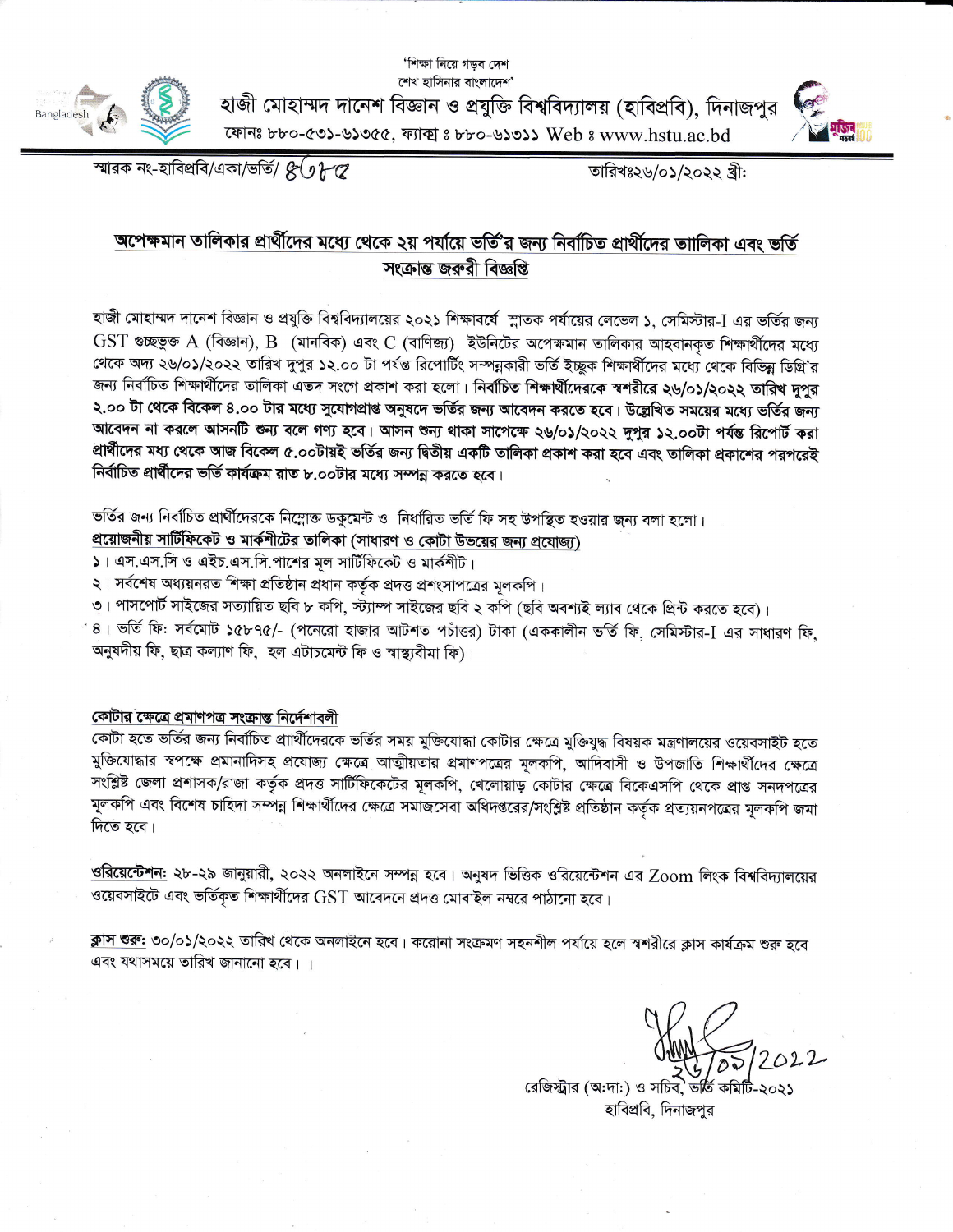



দিনাজপুর

### A Unit

#### Degree Name: B. Sc. (Hons) in Chemistry

| 171616 | 135786 | 134505 | 147551 | 136032 |
|--------|--------|--------|--------|--------|
|        |        |        |        |        |

#### Degree Name: B.Sc. (Hons) in Physics

| 154956 | 134356 | 136070 | 148586 | 143206 | 114246 | 137430 | 137848 | 147437 | 151275 |
|--------|--------|--------|--------|--------|--------|--------|--------|--------|--------|
| 148644 | 173863 | 141272 | 218989 | 199677 | 176994 | 221575 | 226786 | 107261 | 215649 |
| 177602 | 164117 | 216040 | 167079 | 135580 | 217500 | 216634 | 135437 | 216309 | 218124 |
| 146068 | 109413 | 142619 | 130838 | 146461 | 214976 | 140021 | 169264 | 165278 | 111884 |
| 109312 | 231653 | 200894 | 162370 | 143448 | 107245 | 166707 | 198928 | 114360 | 116579 |
| 170556 | 213013 |        |        |        |        |        |        |        |        |

#### Quota: Freedom Fighter

143506

#### Degree Name: B.Sc. (Hons) in Mathematics

| 117097 | 199361 | 198623 | 144826 | 174669 | 216724 | 139574 | 192914 | 106294 | 203131 |
|--------|--------|--------|--------|--------|--------|--------|--------|--------|--------|
| 230880 | 140631 | 215383 | 164614 | 132766 | 176382 | 110274 | 109574 | 166244 | 133609 |
| 134324 | 218118 | 103320 | 136175 | 134915 | 219061 | 137197 | 138821 | 110033 | 137786 |
| 136243 | 217996 | 104673 | 148737 | 139486 | 218195 | 136712 | 132303 | 219004 | 165125 |
| 171252 | 163462 | 137416 | 147183 | 167246 | 174358 | 134087 | 117948 | 139019 | 139546 |
| 219905 | 176826 | 133574 | 146438 | 135753 | 134846 | 137250 | 136045 | 134051 | 105240 |
| 137710 | 144508 | 133972 | 137305 | 134494 |        |        |        |        |        |

#### Degree Name: B.Sc. (Hons) in Statistics

| 191442 | 137327 | 213434 | 136386 | 120808 | 135175 | 141575 | 166496 | 139376 | 170045 |
|--------|--------|--------|--------|--------|--------|--------|--------|--------|--------|
| 167551 | 216840 | 139513 | 217829 | 114409 | 134074 | 126026 | 115726 | 180556 | 180432 |
| 170804 | 172419 | 213209 | 116602 | 139425 | 133459 | 172039 | 201853 | 217007 | 140400 |
| 156055 | 134636 | 145892 | 218950 | 166333 | 137669 | 158544 | 134314 | 202791 | 139968 |
| 113492 | 218732 | 178127 | 177210 | 201437 | 172130 | 155718 | 176170 | 189589 | 139452 |

 $\hat{\mathbf{x}}$  $-62-2022$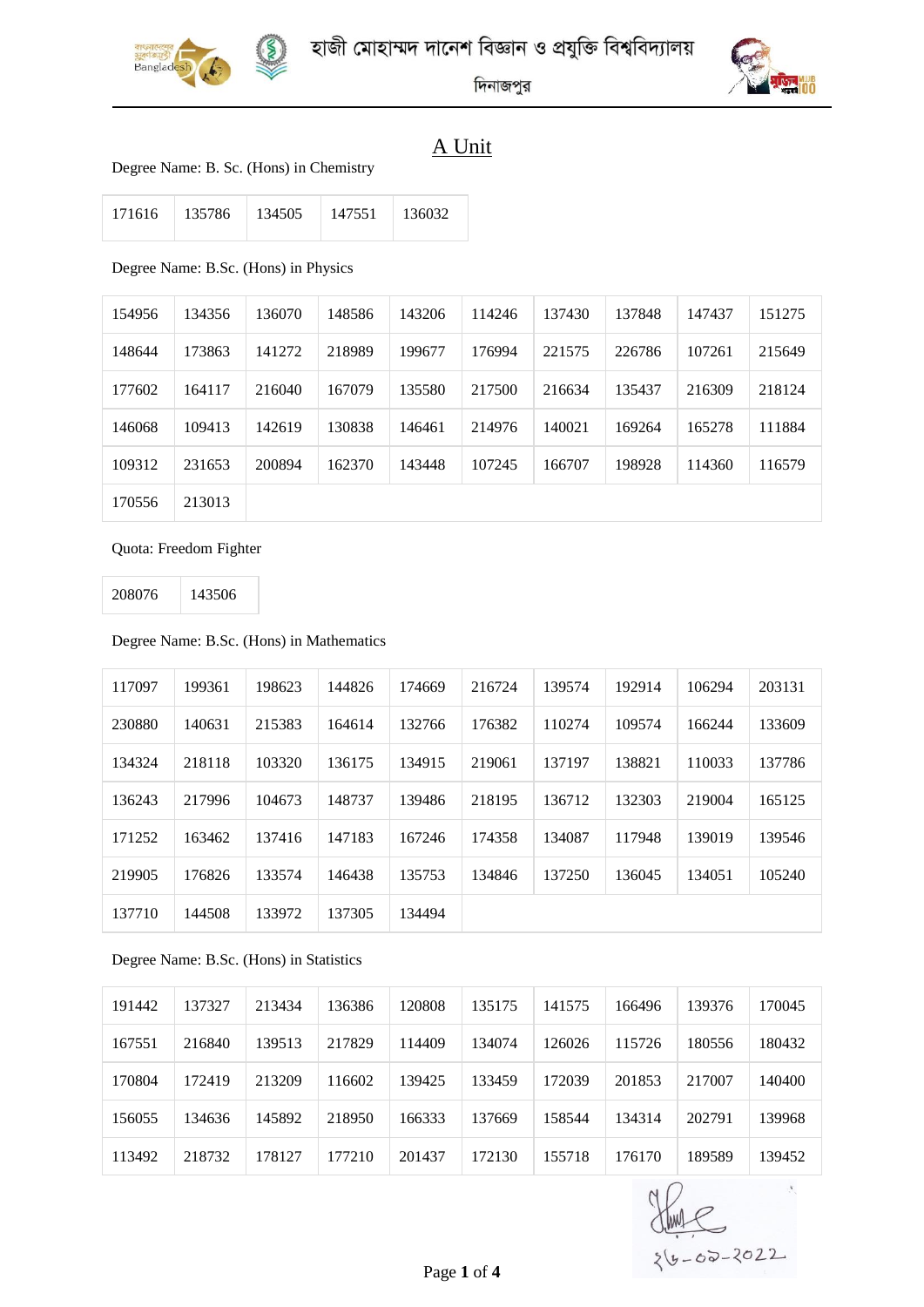



# হাজী মোহাম্মদ দানেশ বিজ্ঞান ও প্রযুক্তি বিশ্ববিদ্যালয়

দিনাজপুর



| 133674 | 168496 | 137134 | 134656 | 192057 | 104891 | 216828 | 133464 | 216925 | 219544 |
|--------|--------|--------|--------|--------|--------|--------|--------|--------|--------|
| 148892 |        |        |        |        |        |        |        |        |        |

Quota: Freedom Fighter

175272

 $\stackrel{2}{\smile}$  $26 - 02 - 2022$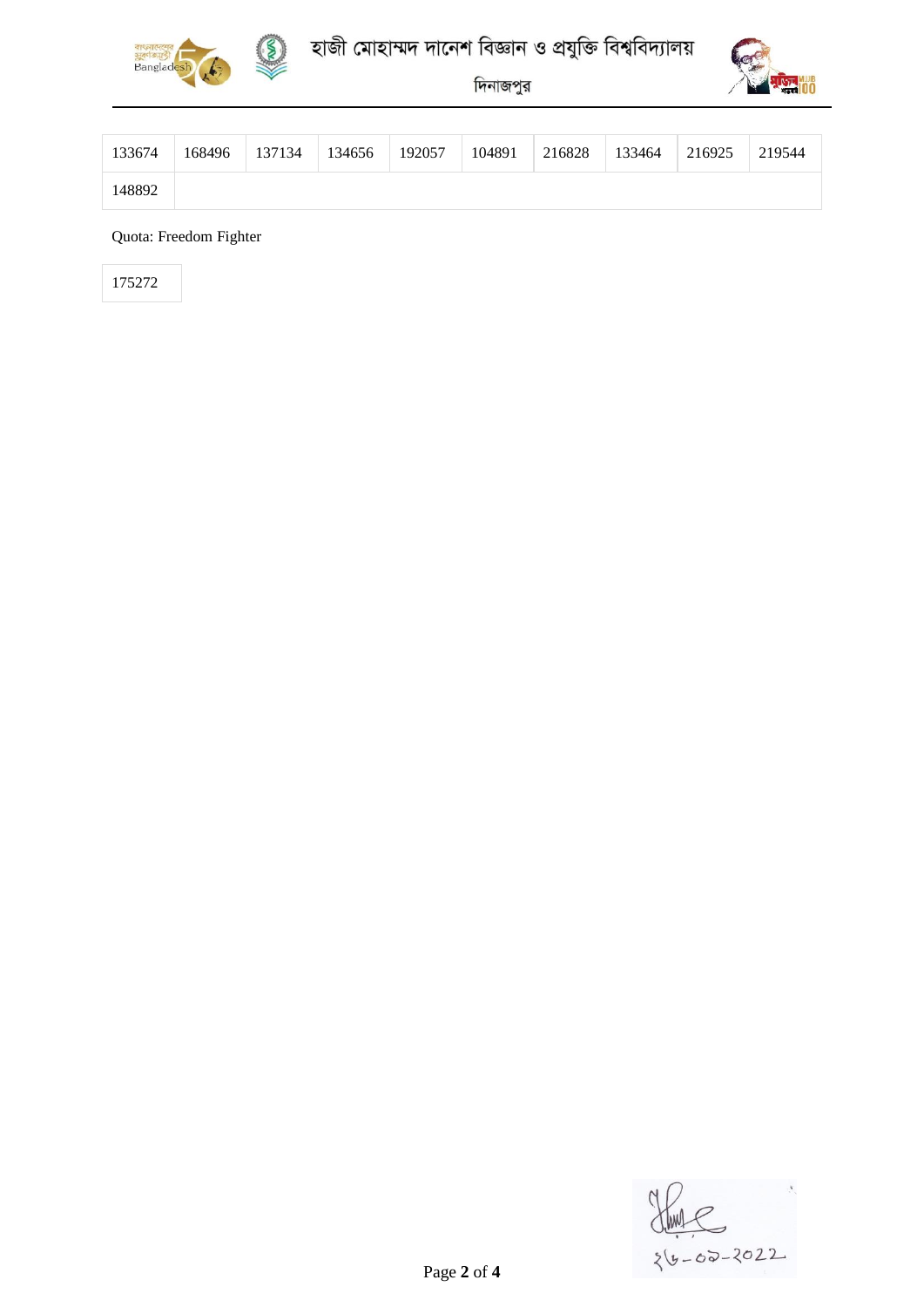



দিনাজপুর

## Unit-B (Group: Arts)

| Degree Name: B.S.S. (Hons) in Sociology |        |        |        |        |        |        |        |        |        |  |  |
|-----------------------------------------|--------|--------|--------|--------|--------|--------|--------|--------|--------|--|--|
| 359737                                  | 315575 | 318863 | 357935 | 313507 | 314674 | 330730 | 315190 | 330731 | 358701 |  |  |
| 316065                                  |        |        |        |        |        |        |        |        |        |  |  |

Degree Name: B.S.S. (Hons) in Economics

| $\sim$ $\sim$ | ____ | $\sim$<br>. | $- - -$<br>ں ، ب<br>----- | $\sim$ | $- - -$<br>$-2302$ | ----<br>טכי |
|---------------|------|-------------|---------------------------|--------|--------------------|-------------|
|               |      |             |                           |        |                    |             |

### Unit-B (Group: Science and Commerce)

Degree Name: B.S.S. (Hons) in Sociology

| 505705 | 529576 | 525263 | 505903 | 530450 | 528263 | 501235 | 505669 | 529331 | 523992 |
|--------|--------|--------|--------|--------|--------|--------|--------|--------|--------|
| 529340 | 505299 |        |        |        |        |        |        |        |        |

#### Degree Name: B.S.S. (Hons) in Development Studies

| 51094 <sup>2</sup><br>. <i>. .</i> | $\alpha$<br>$ -$ | $\sim$ $-$<br>ື<br>-- -- - |  |
|------------------------------------|------------------|----------------------------|--|
|------------------------------------|------------------|----------------------------|--|

 $y - 02 - 2022$